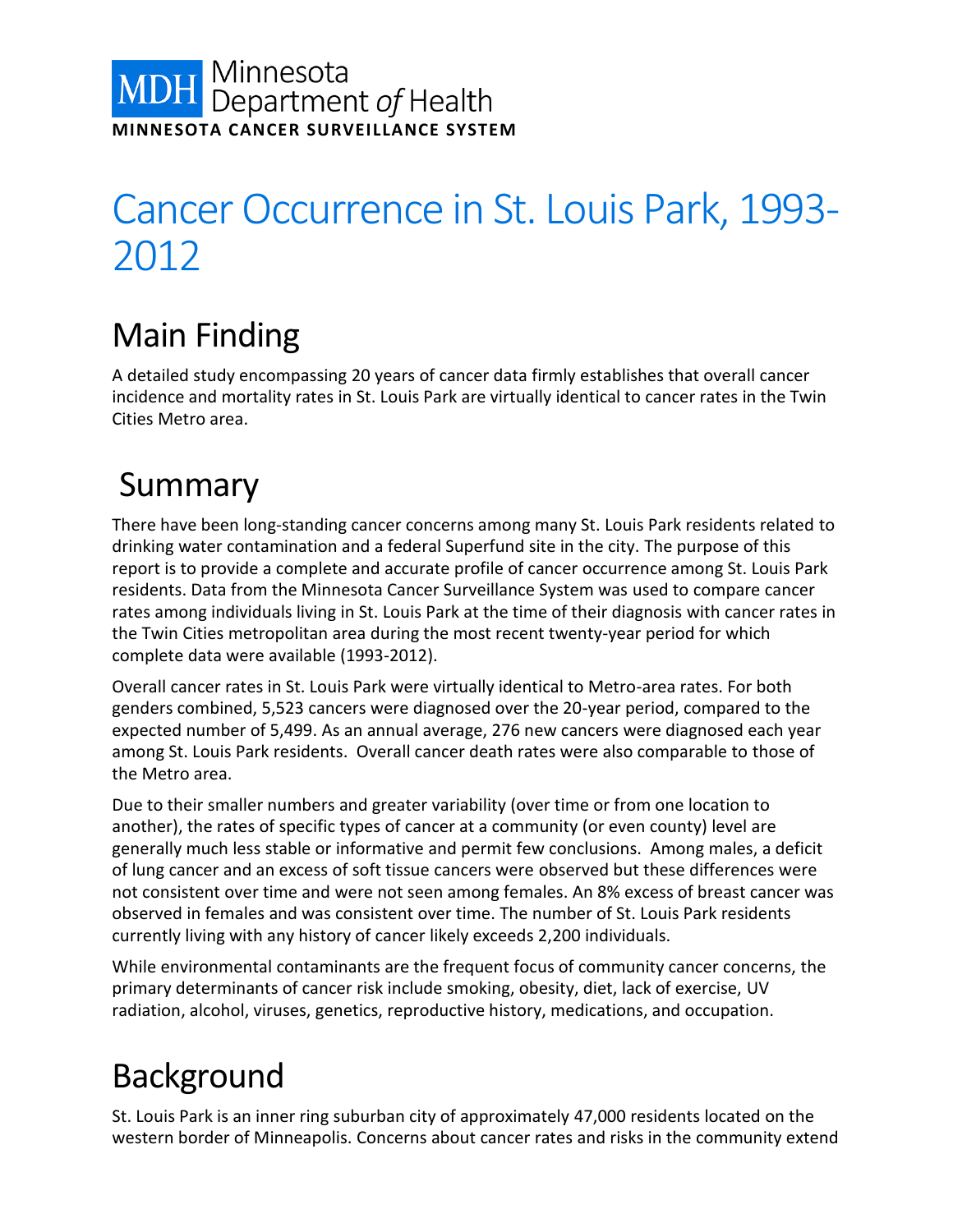back over 30 years. In 1978, the Minnesota Department of Health (MDH) determined that four municipal drinking water wells were contaminated with low levels of polycyclic aromatic hydrocarbons (PAHs) and these wells were removed from service. Some PAH compounds and mixtures were known at that time to be carcinogenic in animals and probably carcinogenic in humans (IARC, 1973). Investigations by state and federal agencies identified the primary source of the PAH contamination as the former Reilly Tar and Chemical Corporation plant that operated in the city from 1917 to 1972. Since 1978, additional wells began showing contamination and were also removed from service. The Reilly Tar site was one of first EPA Superfund sites (1981) targeted for remediation and remains under remediation to the present [\(EPA Reilly Tar Website\)](http://www3.epa.gov/region5/cleanup/reillytarmn/).

Due to the nature of the contaminants, concerns arose regarding the public health impact of the contaminated drinking water. The Minnesota Cancer Surveillance System (MCSS) did not exist until 1988; however, limited cancer data was available for the Minneapolis-St. Paul Metro area from the Third National Cancer Survey conducted in 1969-1971. Analyses of those data found no significant differences in cancer rates among St. Louis Park males compared to the Metro area. However, among females, the analysis indicated a 45% elevation in breast cancer in the community and a 33% elevation in overall cancers (Dusich, 1980). Subsequent investigations and surveillance by MDH in 1984-87 determined that a known risk factor (Jewish heritage) was associated with the elevated rate of breast cancer in that community (MDH, 1985, 1987; MCSS, 1997: Bender et al, 1988; Dean et al, 1988). These investigations also indicated that people would have had greater exposure to carcinogenic PAHs from food, air, tobacco smoke, and other sources than from the drinking water.

Despite implementation of water treatment systems, contaminant controls, and monitoring of water quality by city, state, and federal agencies, community concerns about water quality and health risks persist. The purpose of this report is to provide an accurate and complete profile on cancer occurrence among St. Louis Park residents using the highest quality data available for such a purpose -- primarily from the Minnesota Cancer Surveillance System [\(MCSS\)](http://www.health.state.mn.us/divs/hpcd/cdee/mcss/index.html).

## Data Sources and Methods

The MCSS is Minnesota's statewide cancer registry (database) and has operated since 1988. It collects diagnostic and related data on all cancer diagnoses among Minnesota residents. The data come from hospitals, clinics, and pathology laboratories and are carefully reviewed for completeness and accuracy. Independent audits estimate completeness of the MCSS at over 99%.

Cancer cases for St. Louis Park were identified from the MCSS for the most recent 20-year period for which complete data were available: 1993-2012. Two ZIP codes -- 55416 and 55426 – were used to identify St. Louis Park residents who received a new diagnosis of cancer in that period. While these ZIP codes include over 98% of St. Louis Park's population, they also include some areas in several adjacent communities, mainly Minneapolis, Golden Valley, and Edina. Approximately 95% of residents in ZIP 55426 and 70% of residents in ZIP 55416 are St. Louis Park city residents [\(Missouri Census Data Center\)](http://mcdc.missouri.edu/websas/geocorr12.html). ZIP codes were used rather than the named "city" in the patient's address since St. Louis Park residents may use Minneapolis in their address and this would lead to an undercount of cases.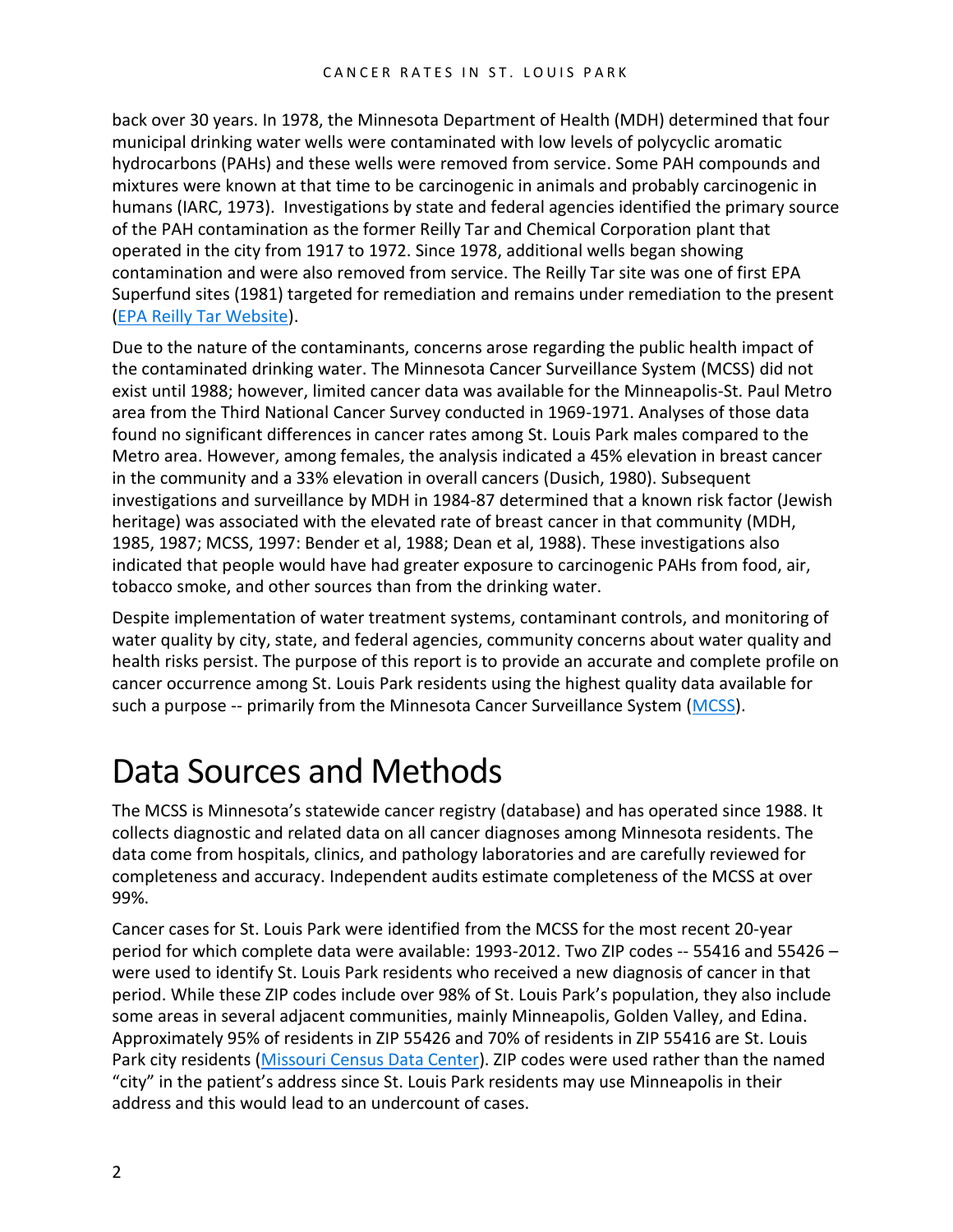When examining cancer rates in a community or county with a relatively small population, the preferred approach is to compare the actual "observed" number of newly-occurring cancers to the estimated "expected" number (calculated with the assumption that the community had the same cancer rates as some larger comparison population). For this analysis, cancer rates for the seven-county Twin Cities Metro area during 1993-2012 were used for comparison to St. Louis Park. The "expected" number of cancers was estimated by applying Metro area cancer rates (by age and gender) to the population of the two ZIP codes at three census periods: 1990, 2000, and 2010. Eighteen age categories were used to estimate expected cancer cases separately for males and females. Only the age and gender distributions of the population are taken into account when determining "expected" cancers since these important risk factors are known. However, other significant determinants of cancer risk such as smoking history, medical history, family history, obesity, diet, occupation, reproductive history, infectious agents (e.g. human papilloma virus, hepatitis viruses), or other established risk factors are unknown and are not taken into account.

For ease of comparison, the observed number of cancers divided by the expected number gives an observed-to-expected ratio (also called the Standardized Incidence Ratio). If the two numbers were identical (which only rarely happens), this ratio would be 1.00. If there were twice as many cancers as expected, the ratio would be 2.00; if there were half as many cancers as expected, the ratio would be 0.50. For each such ratio, a 95% confidence interval was calculated and is also shown in this report. The confidence intervals represent a range in which the ratio is expected to be 95% of the time; this means there is a 5% chance that the ratio could be outside the range. The confidence intervals give an additional measure of the variability and uncertainty that is encountered when examining cancer rates in a community and comparing them to expected rates.

If a confidence interval does not encompass a value of 1.00, the ratio is considered "statistically significant" – meaning that the difference is less likely to be due to random chance. However, there is still some further uncertainty that is not reflected in the confidence intervals which do not take into account random differences which can be expected whenever multiple comparisons are made (e.g., comparing a large number of different types of cancer) or the effects of errors in estimating the population of the community.

This report provides information about total cancers for males and for females, as well as 20 specific types of cancers among males and 22 types of cancer among females (representing about 93% of the total cancer incidence for each gender). Two other measures of cancer occurrence are also described: cancer prevalence and cancer mortality. The prevalence of cancer refers to the estimated number (or proportion) of people in a population living with any history (previous diagnosis) of cancer. Limited data are presented on cancer mortality, which refers to the number of people who have died as a result of their cancer.

## Findings

### Cancer Incidence

Cancer incidence describes the rates and number of newly-diagnosed cancers over a specified time period. Table 1 (page 11) shows the observed and expected numbers of cases for all cancers combined and for the most frequent types of cancer among males in the two St. Louis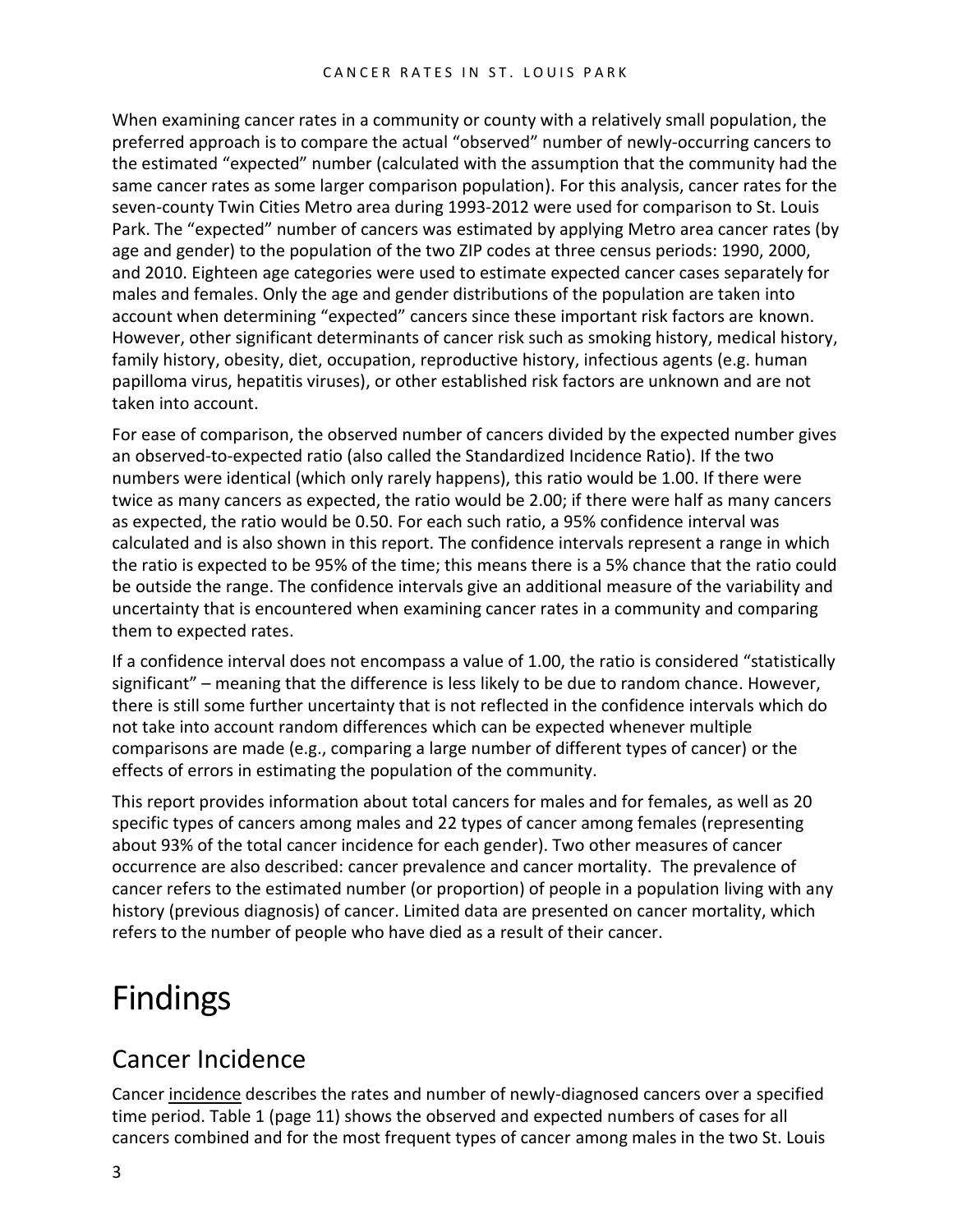Park ZIP codes. The observed-to-expected ratios and statistical 95% confidence intervals are also shown. Table 2 (page 12) provides the same information for females. The same ratios and confidence intervals are also shown graphically in Figures 1 and 2 for males and females, respectively.

For all cancers combined over the 20-year period 1993-2012, there were no significant differences between the observed and expected numbers of cancers (based on Metro area rates) for males or for females. For males, there were 2,624 newly-diagnosed cancers versus 2,681 expected cancers (ratio of 0.98). For females, there were 2,899 observed cancers compared to 2,818 expected cancers (ratio of 1.03). For both genders combined, there were 5,523 newly diagnosed cancers over the 20-year time period, compared to the expected number of 5,499 for an overall ratio of 1.00. Over this 20-year period, an average of 276 new cases of cancer were diagnosed each year among St. Louis Park residents, almost exactly the number expected based on Metro area rates. In short, the overall cancer rate in St. Louis Park is virtually identical to the Metro area rate.

For many specific types of cancers, there is a greater degree of variability and uncertainty because the small numbers of cases are less stable even when they are aggregated over 20 years. Among males, only two cancer types differed statistically from the Metro rate: a deficit of lung cancer (282 observed, 335 expected; ratio of 0.84) and an excess of soft tissue cancers (30 observed, 19 expected; ratio of 1.58). To examine these two cancers further, the 20-year period of analysis was divided into 10-year intervals to examine variability over time.

- For lung cancer, during 1993-2002, there were 135 lung cancers versus 178 expected; a significant and even larger deficit. However, for the most recent 10-year period (2003- 2012), a smaller and non-significant deficit was found with 147 cases observed and 158 expected.
- For soft tissue cancers among males, during the earlier 10-year period (1993-2002), there were 17 observed soft tissue cancers, while approximately 9 were expected; a statistically significant excess. However, during the 2003-2012 period, there were 13 observed soft tissue cancers compared to 10 expected; a non-significant difference.

Among females, an 8% excess of breast cancer (941 observed, 872 expected; ratio of 1.08) was the only marginally significant difference from Metro area rates. This pattern was similar for the two successive 10-year time periods, although the excess was no longer statistically significant in either time period due to the smaller numbers of cases in each time period. A more detailed statistical analysis of trends using eight three-year intervals of time for the period 1990-2013 indicated no significant trends upward or downward.

### Cancer Prevalence

While some cancers are rapidly fatal, survival rates for many cancers are quite high. Consequently, at any one point in time in a community, there will be people whose cancer was newly-diagnosed, but a much greater number of people whose cancer was diagnosed in some previous year. The number of people currently living in a community who have ever had a cancer (whether recent or many years ago) is referred to as cancer prevalence. Cancer prevalence is a measure that reflects both the rate of new cancers and survivorship at a point in time. It only refers to people who are currently living and have had cancer; those who had cancer and died (regardless of the cause of death) are not included. Prevalence can be thought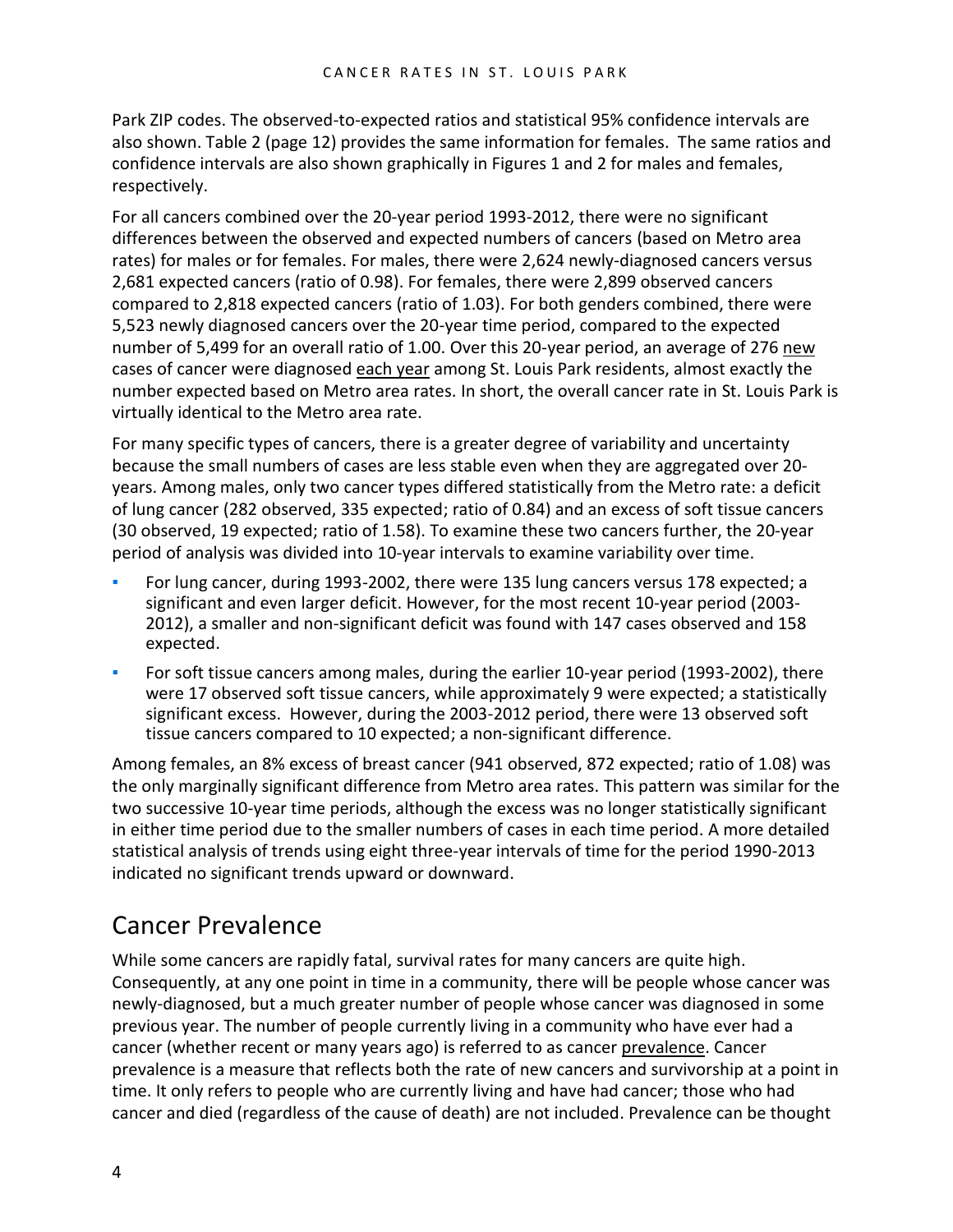of as the statistic that would result from interviewing every household in a community on a given day and asking if anyone currently living in that household has ever had cancer.

Prevalence is not routinely ascertained by state cancer registries since it requires information that is not routinely available (such as ongoing follow-up of all cancer cases to determine whether a person is alive or has died). However, prevalence can be estimated using statistical models and other cancer data from the longest running cancer registry in the U.S., the National Cancer Institute SEER Program [\(National Cancer Institute SEER Program\)](http://surveillance.cancer.gov/prevalence/). Using those data, it can be estimated that approximately 4.0% of the U.S. population living on Jan. 1, 2012, had experienced cancer sometime in the past. The prevalence differed by race: 4.6% for whites and 2.6% for blacks.

Several prevalence estimates are available for Minnesota. A detailed analysis of the prevalence of cancer among Minnesota residents was included in a 2012 MCSS report [\(MCSS, 2012\)](http://www.health.state.mn.us/divs/hpcd/cdee/mcss/statistics.html). This analysis estimated that 217,170 Minnesotans (4.2% of the Minnesota population) were living with a previous diagnosis of cancer as of Jan. 1, 2009. The American Cancer Society (ACS) estimated that 282,090 Minnesotans (roughly 5.2% of the population) were cancer survivors as of Jan. 1, 2014 [\(ACS, 2014\)](http://www.cancer.org/acs/groups/content/@research/documents/document/acspc-042801.pdf). Another prevalence estimate for Minnesota for the year 2015 indicated 268,000 cancer survivors, a prevalence of approximately 4.7% [\(State Cancer Profiles\)](http://statecancerprofiles.cancer.gov/index.html). These estimates vary depending on the year, population estimates, and the statistical models used. Assuming an overall cancer prevalence of 4.7% (both genders) and a population of 47,502 for the city of St. Louis Park for 2014, a very rough estimate of the number of people living in St. Louis Park with a previous history of cancer is over 2,200. This figure is much larger, of course, than the average number of newly-diagnosed cases each year (276) since many cancers (such as breast and prostate) have high rates of survivorship. As the population increases in size and age and as survivorship increases, the proportion of people living with a history of cancer also increases.

### Cancer Mortality

Cancer mortality represents deaths in which a tumor was the underlying cause of death. Cancer mortality data are based on the underlying cause of death noted on death certificates; these data are available from MDH. Cancer mortality rates were examined for the twenty-year period 1993-2012 for residents whose address at the time of death included either of the two primary St. Louis Park ZIP codes (55416, 55426). These rates were compared to Metro area mortality rates for the same period. In addition to overall cancer mortality rates, cancer mortality was examined for the specific cancers that differed statistically from Metro rates when comparing the incidence of newly-diagnosed cancers: specifically, these were lung cancer and soft tissue cancers among males, and breast cancer among females.

Over that twenty-year period, there were 1,027 total cancer deaths among males and 1,188 total cancer deaths among females. For both genders, the overall cancer mortality rates were comparable to (if slightly lower than) Metro area rates. The rate of lung cancer deaths paralleled the pattern of lung cancer incidence with a statistically significant deficit of approximately 15% based on 242 deaths over the twenty-year period. There were nine soft tissue cancer deaths among males over the twenty-year period, the same as the number expected based on Metro area rates. The female breast cancer mortality rate in St. Louis Park (based on188 deaths) was not significantly different from the Metro rate. However, the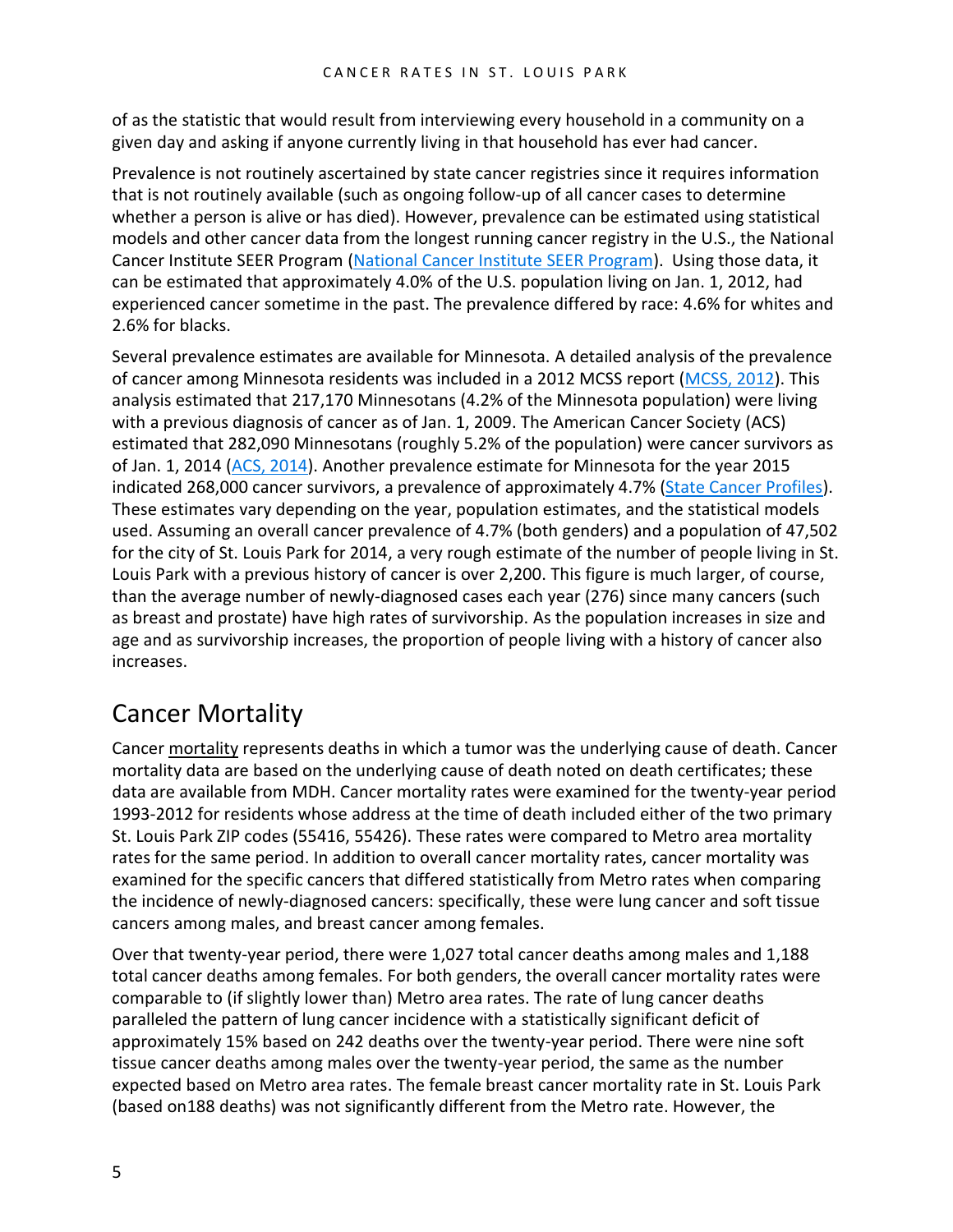observed 5% excess was consistent with the pattern of newly-diagnosed breast cancers in St. Louis Park.

# **Discussion**

The MCSS data that was used to examine the most recent 20 years of cancer data for St. Louis Park residents is the most complete and accurate source of data for cancer incidence in Minnesota. These data show quite clearly that the overall cancer incidence rates in St. Louis Park are virtually identical to the Metro area rates. An average of 276 new cases of cancer were diagnosed each year among St. Louis Park residents, almost exactly matching the expected 275 cases expected each year based on the population of St. Louis Park. Overall cancer death rates based on death certificate data were also the same as Metro area rates.

For specific types of cancer, very few differences were found between the numbers that were observed and what would be expected. For those cancers where apparent differences were seen, it is not possible to explain why these differences occurred and even whether they represent random variations. While some 90% of lung cancer is attributable to smoking, it's unclear whether the overall deficit of lung cancer among males reflects previous smoking rates or just random variation. The deficit of lung cancer among males was only observed for the period 1993-2002: no deficit was seen among males for 2003-2012, and no significant deficit was found among females. There was also no consistent deficit in either males or females of other cancers for which smoking is a significant risk factor (primarily cancers of the esophagus, oral cavity, larynx, bladder, and pancreas). Death certificate data showed a similar pattern for lung cancer.

The apparent excess of newly-diagnosed soft tissue cancers – a grouping of relatively rare cancers – is even more difficult to interpret. Soft tissue cancers represent a heterogeneous grouping of tumors of "soft tissues" such as muscle, fat, fibrous tissue, blood vessels, and the peripheral nervous system. They can occur in many parts of the body and at all ages. Studies have explored many possible risk factors for soft tissue cancers. These studies demonstrate that an increased risk of some soft tissue cancers are associated with exposure to therapeutic radiation, HSV8 virus (associated only with Kaposi's Sarcoma), as well as many immunologic and inherited genetic syndromes [\(American Cancer Society;](http://www.cancer.org/cancer/sarcoma-adultsofttissuecancer/detailedguide/sarcoma-adult-soft-tissue-cancer-risk-factors) [Mayo Clinic\)](http://www.mayoclinic.org/diseases-conditions/soft-tissue-sarcoma/basics/risk-factors/con-20033386). Vinyl chloride has also been associated with an increased risk of a specific soft tissue cancer—angiosarcoma of the liver—among workers with high occupational exposures. In cancer registries, these very rare tumors are typically grouped with liver tumors; none occurred among St. Louis Park residents. There is less consistent but suggestive evidence of an increased risk associated with phenoxy herbicides used in agricultural or forestry (e.g., 2,4-d), dioxin, and chlorophenols (Burningham, 2012). These risk factors, however, account for only a small portion of soft tissue cancers and most patients will likely have no identifiable exposures. The excess of soft tissue cancers among males was not seen among females and was not persistent over time. No excess of deaths from soft tissue cancers were found based on a very small number of deaths. Over a dozen Minnesota counties have soft tissue cancer incidence rates among males comparable to St. Louis Park. Given the variability in rates of rare cancers in small populations and the likelihood of finding several significant differences when making multiple comparisons of rates, random variation cannot be ruled out as an explanation for the observed rate.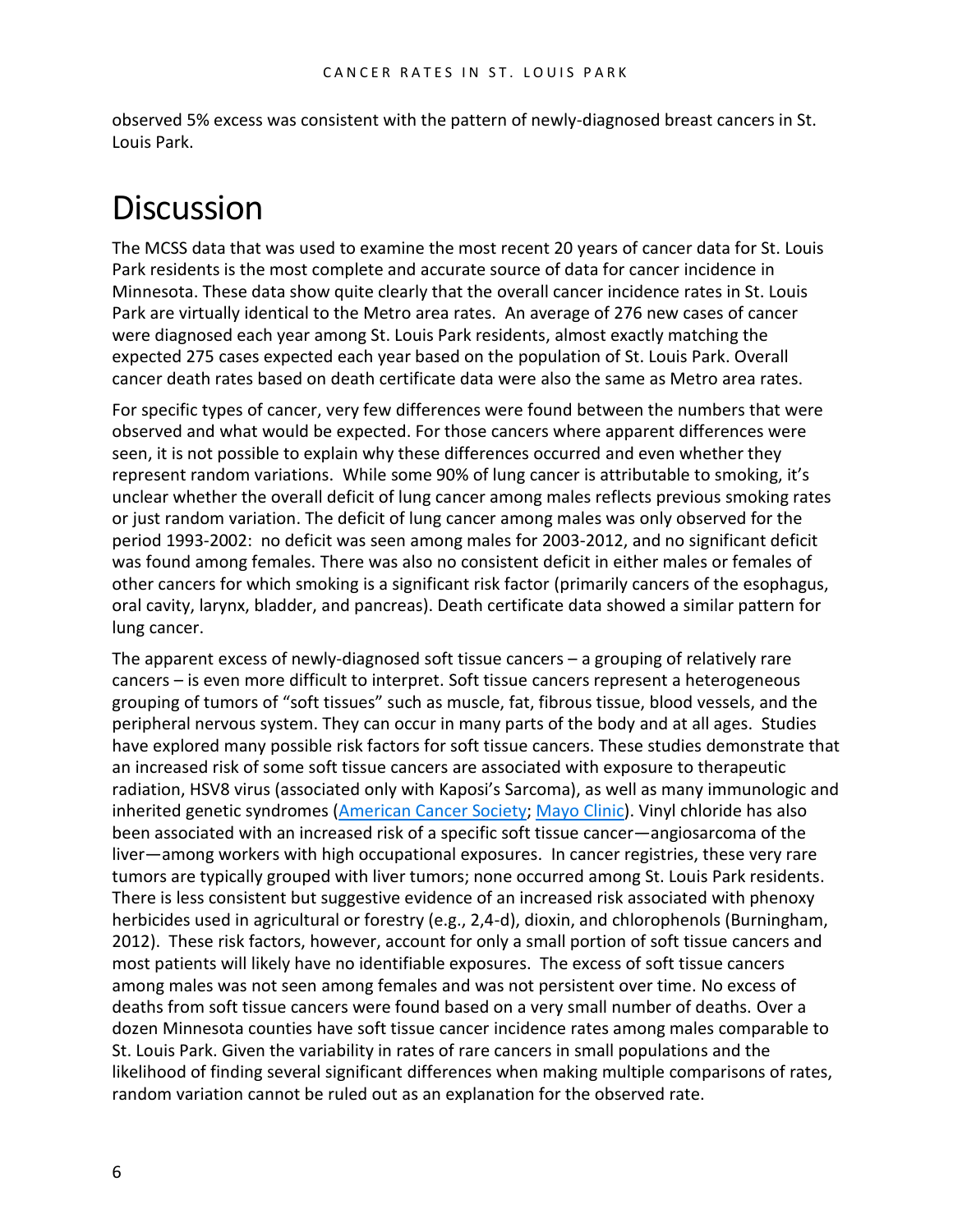The marginally significant 8% excess of newly-diagnosed female breast cancer (and a nonsignificant 5% excess of breast cancer deaths) is roughly comparable to the finding from a 1981- 85 MDH study, but a substantial difference from the 45% excess in St. Louis Park observed from data from the 1969-71 Third National Cancer Survey, which included the Metro region. As previously noted, investigation of that excess and the subsequent study of breast cancer incidence from 1981-85 concluded that most of the excess was within the Jewish population, a finding consistent with many previous epidemiologic studies of breast cancer demonstrating an increased risk of breast cancer among Jewish women. While not known at that time, subsequent research identified several inherited genetic mutations in the genes BRCA1 and BRCA2 that are more common in people of Ashkenazi Jewish descent that greatly increase the risk of breast and ovarian cancers. Since the expected number of female breast cancers in St. Louis Park is based only on the age structure of the population, it is not possible to determine to what extent, if any, the rate reflects any of the many established risk factors for breast cancer [\(American Cancer Society,](http://www.cancer.org/cancer/breastcancer/detailedguide/breast-cancer-risk-factors) [National Cancer Institute\)](http://www.cancer.gov/types/breast/risk-fact-sheet). For additional perspective, it should be noted that 18 Minnesota counties had a 5% or greater excess of breast cancer over this same time period (compared to the statewide average). The range among counties went from a 28% deficit to a 12% excess.

## Study Strengths and Limitations

The major strength of this study is the use of data from the MCSS to examine and compare cancer incidence rates. All newly-diagnosed cancers among Minnesota residents are reported to the MCSS. MCSS data has been shown to meet the highest standards of data completeness and accuracy. Examining rates of newly-diagnosed cancers provides the most detailed and complete profile of cancer occurrence among Minnesota residents statewide. A limitation is that the MCSS was only started in 1988 and doesn't include data on diagnoses made before then.

Cancer mortality data are based on death certificates. These data are available for a much longer time period and are available on a national level for follow-up studies. However, they provide a much less complete picture of cancer occurrence since many people survive their cancer and die from other causes. Cancer data from death certificates are also considered less accurate than cancer incidence data reported to the MCSS.

To identify St. Louis Park cancer cases, the address from the MCSS (new cases) or death certificate (deceased cases) was used. Specifically, any address with a ZIP code of 55416 or 55426 was used to identify St. Louis Park residents. As previously noted, while over 98% of St. Louis Park residents reside in these ZIP codes, neither of these ZIP codes is exclusive for St. Louis Park. ZIP code 55426 is approximately 95% St. Louis Park residents, while ZIP code 55416 is approximately 70% St. Louis Park residents. The small proportion of non-residents is unlikely to have had a meaningful impact on the cancer findings.

Detailed population data (18 age categories for each gender) for St. Louis Park was required to determine the expected number of new cancers. Given the relatively small changes in the population over the period of study, data from three census periods (1990, 2000, 2010) were averaged to provide an annual average population distribution. A limitation of ZIP code population data is that ZIP codes are postal delivery areas and do not necessarily correspond to census areas such as city boundaries and census divisions. The US Census estimates ZIP code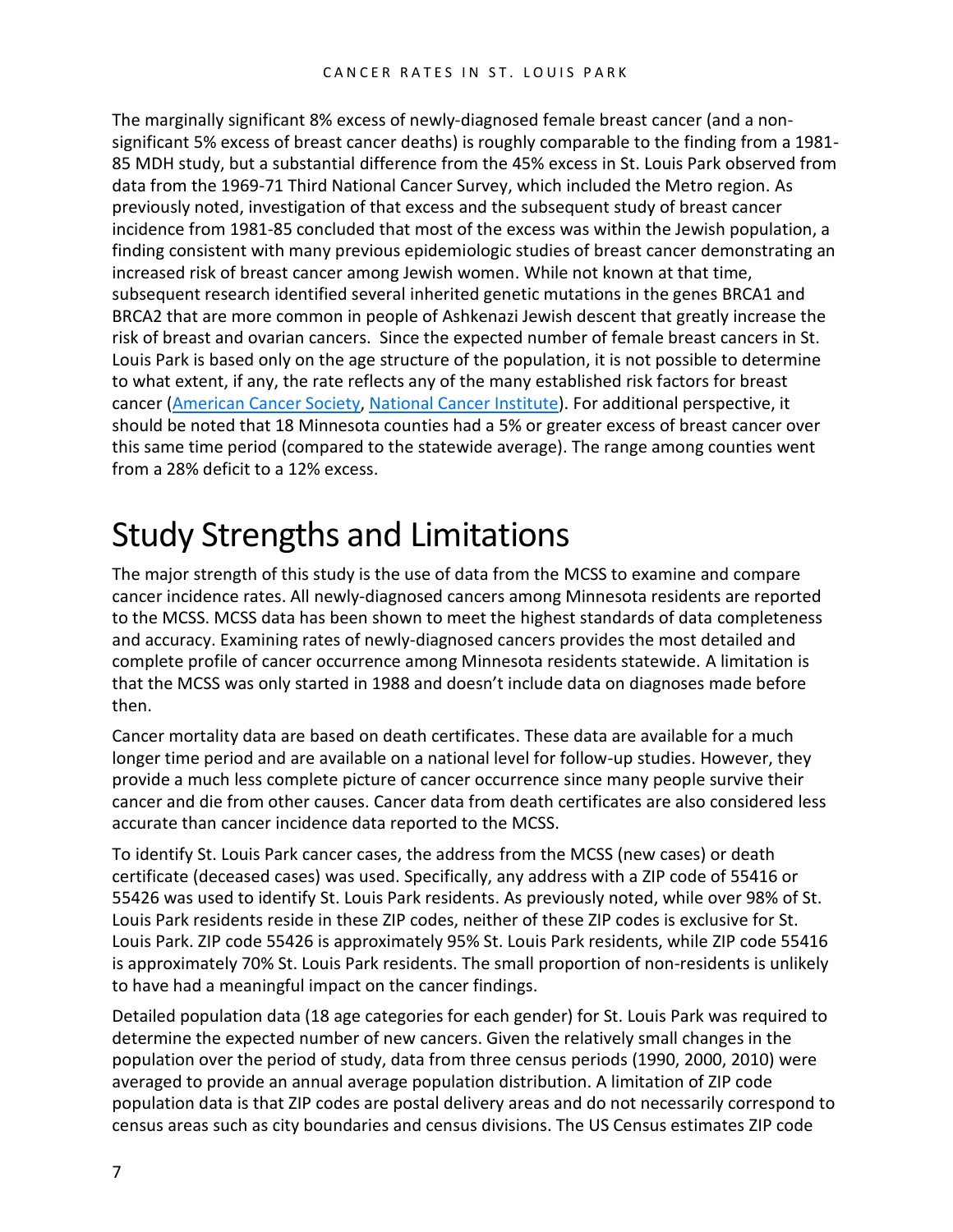populations based on several criteria; for example, the single most frequent ZIP code in a census block will be assigned to the whole block [\(US Census Zip Code Tabulation Areas\)](http://www.census.gov/geo/reference/zctas.html). Overor under-estimates of the population will affect the estimated number of expected cancers.

While this study provides a relatively clear picture of overall cancer incidence among St. Louis Park residents, the picture is much less clear for many specific types of cancer due to the relatively small numbers of cases at a community level. This problem was only partially overcome by aggregating cancer data over a twenty-year period.

Finally, these cancer data represent the occurrence of cancer among people who lived in the community at the time of diagnosis (cancer incidence) or death (cancer mortality). Census data indicate that people may reside in many different locations during their lifetimes. So, for example, one St. Louis Park cancer patient may have moved into a St. Louis Park nursing home from another city one month before the cancer was diagnosed, while another cancer patient may have lived in the community his/her entire lifetime prior to diagnosis. This issue is discussed further in the next section.

### Usefulness and Limitations of Community Cancer Rates in Addressing Environmental Cancer Concerns

The MCSS is a vital tool for examining cancer rates and trends in Minnesota and MCSS data are extremely useful in facilitating epidemiologic studies of specific cancers, quality of care studies, evaluating screening and prevention programs, and many other purposes. While community cancer rates have a high degree of statistical uncertainty and must be interpreted cautiously, such data are also very useful in addressing public concerns over cancer rates in a county or a community by providing a more complete and accurate profile of cancer occurrence. However, for many reasons, analyses of community cancer rates are rarely useful in documenting potential cancer risks from low levels of environmental pollutants.

- Cancer is not a single disease but a group of more than 100 different diseases. Cancers differ in their rates of occurrence, risk factors, treatment, and survivorship. Unfortunately, cancer is not a rare disease, especially when considered in terms of lifetime risk. Not including the most common forms of skin cancer, the average lifetime risk of developing some type of cancer (in situ or malignant) is approximately 44% among males and 41% among females [\(National Cancer Institute\)](http://surveillance.cancer.gov/devcan/canques.html). On average then, almost one in two people will have a diagnosis of cancer during their lifetimes. For any individual, of course, the lifetime risk will be dependent on many personal factors such as smoking history, obesity, family history, and many other risk factors.
- The time period for the development of cancer (latency period) is typically several decades, such that many cancers diagnosed today are due to exposures and lifestyle experiences that began or occurred many years ago. Unfortunately, it is often not possible to know when newly-identified contaminants would have first entered the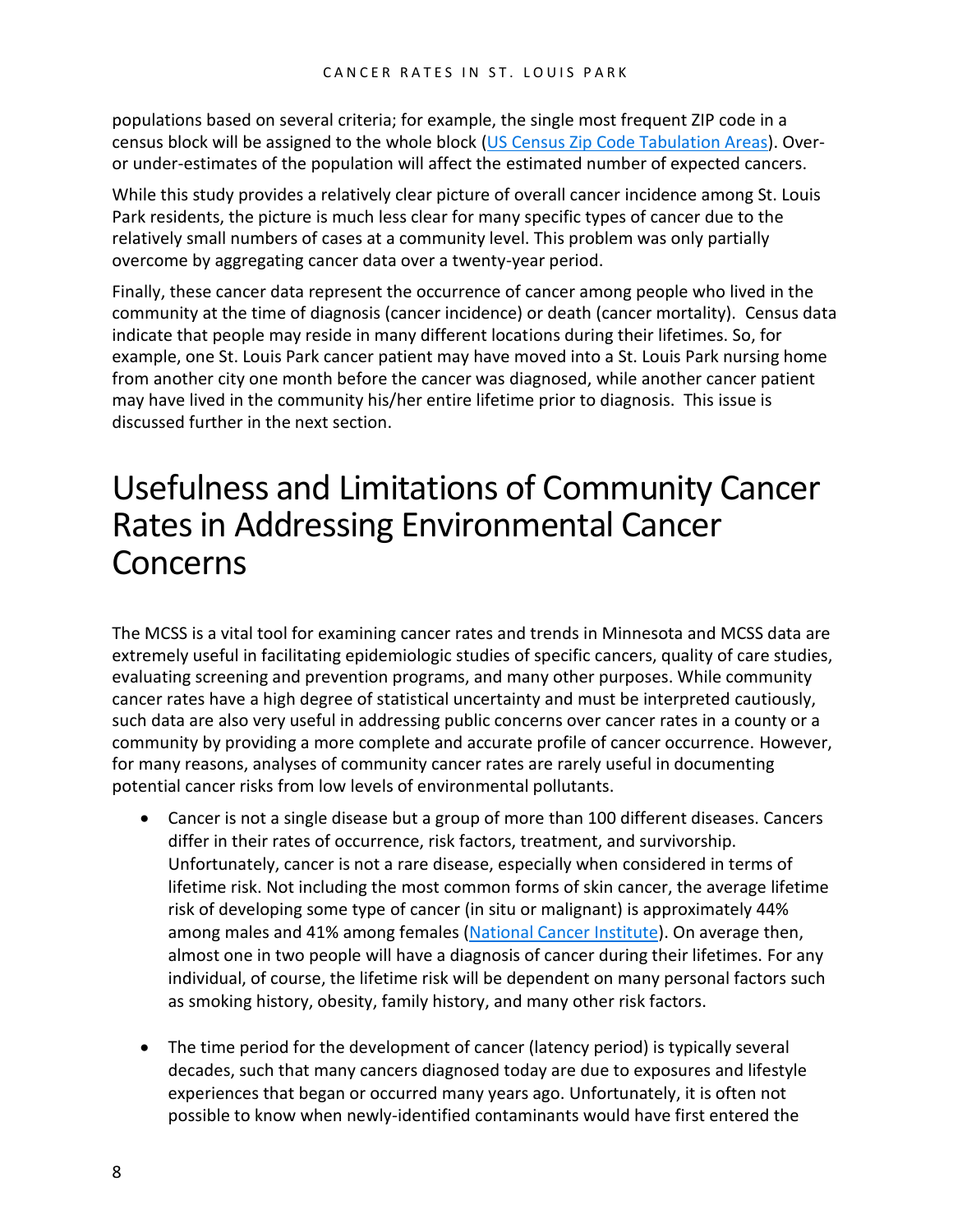drinking water in a community. Furthermore, due to the high mobility of our population, many residents in a community may not reside there for more than five years prior to their diagnosis of cancer. Thus, community cancer rates are frequently comprised of individuals who differ in their residential histories in the community, their personal risk factors for cancer, as well as in their potential exposures to environmental contaminants.

- While we have no control over risk factors such as age, race, family history, and genetics, much of our cancer risk is strongly influenced by lifestyle factors that we can control. Such lifestyle risk factors include cigarette smoking, obesity, alcohol consumption, ionizing and solar radiation, certain infectious agents (e.g., hepatitis viruses), occupation, and physical inactivity (Figure 3). Those factors account about 60% of cancer deaths in the U.S. Other lifestyle factors that increase risk include reproductive patterns, sexual behavior, and medications, (Colditz and Wei, 2012; Harvard Report, 1996; Shottenfeld et al, 2013). However, even when no modifiable risk factors are known that can reduce the risk of developing a cancer, screening and early diagnosis may prevent or reduce the risk of death.
- While little is known about the causes of some types of cancer (e.g., brain tumors), for many types of cancer, specific risk factors have been identified. For some cancers, these known risk factors account for a significant proportion of cancer occurrence (e.g., 85- 90% of lung cancer is attributable to smoking; 95% of cervical cancer is due to the Human Papilloma Virus). Communities and counties can vary widely in terms of known risk factors for cancer, contributing to the variability of cancer rates. While age and gender distributions in a community can routinely be accounted for, lack of information about other known determinants of cancer incidence (such as smoking histories) in a given population makes it difficult to attribute any observed excess or deficit in cancer rates to a given cause.
- Well-designed epidemiological studies, in addition to toxicological research, are necessary to answer questions about the extent to which an environmental exposure may be contributing to the occurrence of cancers in human populations. Indeed, most known human carcinogens have been identified through epidemiologic studies of occupational groups. Cancer risks are much more likely to be detected in the workplace rather than in a community settings since (1) occupational exposures are generally much greater than community exposures; (2) it is frequently possible to estimate past exposures in a workplace using industrial hygiene data, job histories, and other data; and (3) it is usually possible to identify all the people who worked at a workplace for a particular time period using personnel records.
- State and federal regulatory standards and guidelines are intended to limit exposures to potential carcinogens to very low risks, for example, one additional cancer in 100,000 people with lifetime exposure. This level of cancer risk is purposefully many thousands of times lower than cancer risks that can be detected by epidemiologic studies or examination of community cancer rates.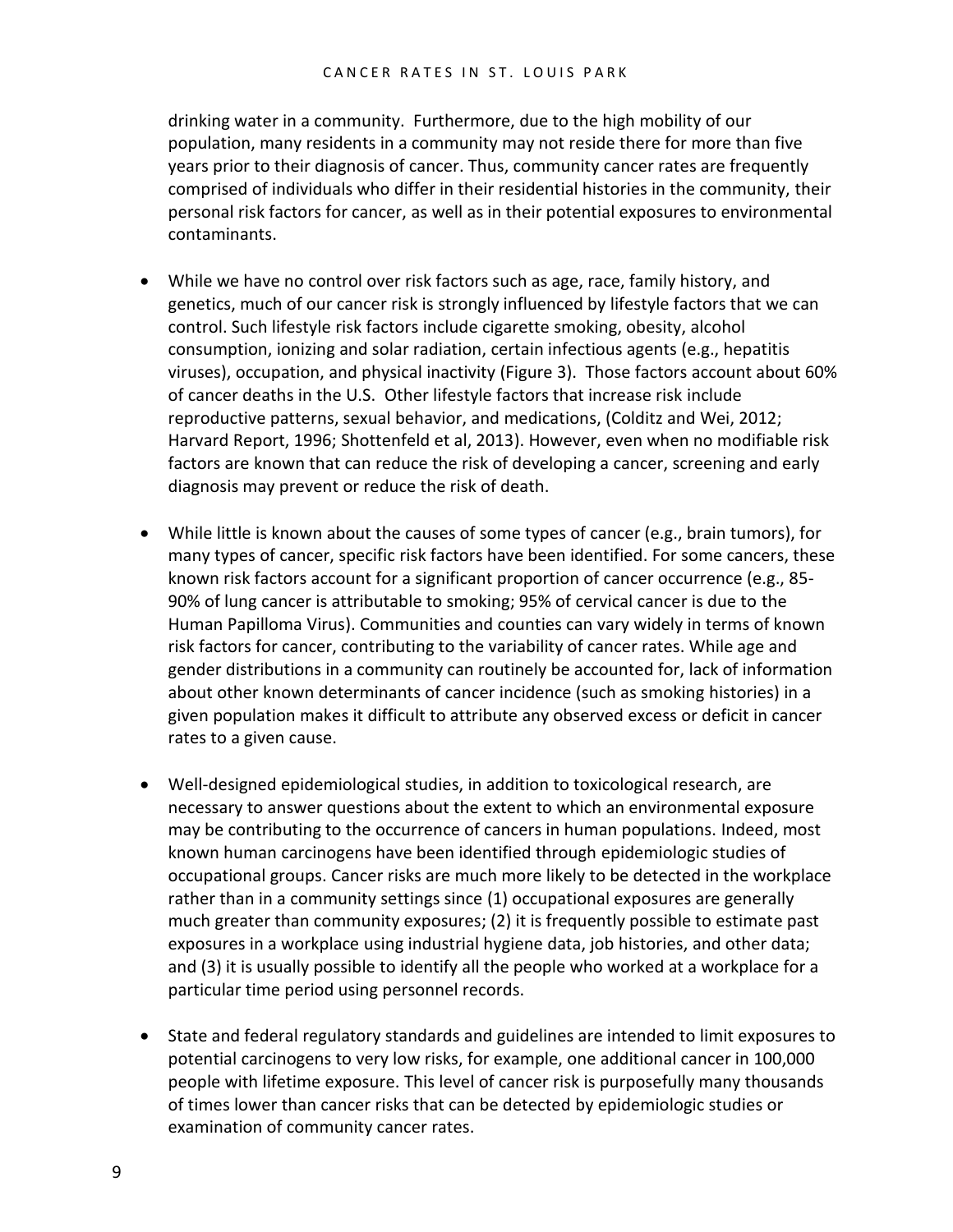## **Conclusions**

Cancer incidence rates in St. Louis Park are comparable to the cancer rates in the entire Metro region over the past twenty years (1993-2012). An average of 276 newly-diagnosed cancers occurred each year; this is virtually identical to the number that would be expected based on the population of the community and the rates observed for the Twin Cities population. The overall cancer mortality rates in St. Louis Park were also comparable to Metro area rates.

Few conclusions are possible about rates of specific types of cancer due to the small numbers of cases and variability in the incidence rates in a specific community. The deficit of lung cancer incidence and mortality among males was not seen among females and was not consistent over time. While smoking is the primary cause of lung cancer, there was no consistent deficit of other smoking-related cancers in either gender. The excess of soft tissue cancer incidence among males was not observed among females, was not consistent over time, and was not seen in mortality data. The 8% excess of breast cancer incidence among females did appear consistent over time with no apparent upward or downward trend. Breast cancer mortality data provided a similar pattern. While previous studies of breast cancer incidence in St. Louis Park identified a known risk factor (Jewish heritage) as the primary cause of an elevated rate of breast cancer, data on this and other known risk factors for breast cancer (other than age and gender) were not available for this analysis and consequently, no conclusions are possible. Similar excesses, however, can be found even at the county level throughout Minnesota.

Because many cancers have high rates of survivorship, the number of people who are currently living with some previous history of cancer in a community the size of St. Louis Park is likely to exceed 2,200.

While environmental contaminants are the frequent focus of community cancer concerns, the primary determinants of cancer risk include smoking, obesity, diet, lack of exercise, UV radiation, alcohol, viruses, genetics, reproductive history, medications, and occupation (Figure 3).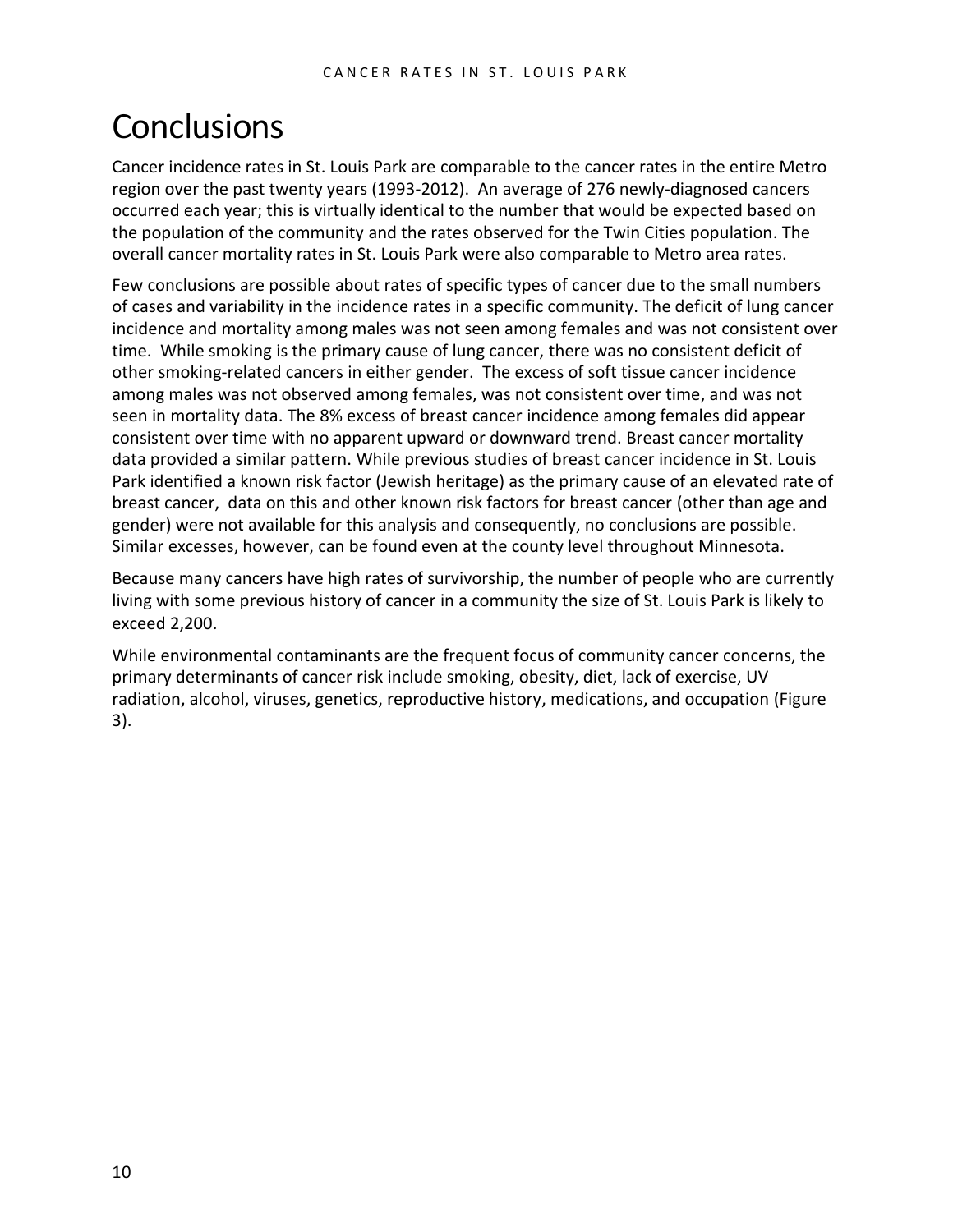| Cancer                      | <b>Observed</b> | <b>Expected</b> | <b>Observed to</b> | 95%                      |
|-----------------------------|-----------------|-----------------|--------------------|--------------------------|
|                             | Cases           | <b>Cases</b>    | <b>Expected</b>    | Confidence               |
|                             |                 |                 | Ratio              | <b>Interval of Ratio</b> |
| <b>All Cancers Combined</b> | 2624            | 2681            | 0.98               | $0.94 - 1.02$            |
| <b>Brain</b>                | 35              | 37              | 0.94               | $0.65 - 1.30$            |
| <b>Colorectal</b>           | 240             | 253             | 0.95               | $0.83 - 1.07$            |
| <b>Esophagus</b>            | 28              | 39              | 0.72               | $0.48 - 1.05$            |
| Hodgkin Lymphoma            | 25              | 19              | 1.31               | $0.85 - 1.94$            |
| <b>Kidney</b>               | 86              | 94              | 0.92               | $0.74 - 1.14$            |
| Larynx                      | 21              | 29              | 0.71               | $0.44 - 1.09$            |
| Leukemia                    | 96              | 105             | 0.92               | $0.74 - 1.12$            |
| Liver                       | 30              | 33              | 0.90               | $0.60 - 1.28$            |
| Lung                        | 282             | 335             | 0.84               | $0.75 - 0.95$            |
| <b>Melanoma</b>             | 147             | 125             | 1.18               | $0.99 - 1.38$            |
| <b>Multiple Myeloma</b>     | 38              | 34              | 1.10               | $0.78 - 1.51$            |
| Non-Hodgkin Lymphoma        | 147             | 133             | 1.11               | $0.93 - 1.30$            |
| Oral                        | 80              | 81              | 0.99               | $0.79 - 1.24$            |
| <b>Pancreas</b>             | 67              | 57              | 1.18               | $0.92 - 1.50$            |
| <b>Prostate</b>             | 785             | 832             | 0.94               | $0.88 - 1.01$            |
| Soft tissue                 | 30              | 19              | 1.58               | $1.07 - 2.26$            |
| <b>Stomach</b>              | 39              | 43              | 0.91               | $0.65 - 1.25$            |
| <b>Testes</b>               | 54              | 41              | 1.31               | $0.98 - 1.70$            |
| <b>Thyroid</b>              | 30              | 24              | 1.25               | $0.84 - 1.79$            |
| <b>Urinary Bladder</b>      | 197             | 192             | 1.03               | $0.89 - 1.18$            |

**Table 1. Observed and Expected Cancer Incidence Among Males, St. Louis Park, 1993-2012**

Table Notes:

1. "Observed" cases are the newly-diagnosed cancers among residents living in ZIP codes of 55416 or 55426 at the time of cancer diagnosis.

2. "Expected" cases are the estimated number of new cancer cases based on the number, age, and gender of residents in those ZIP codes and applying Twin Cities Metro cancer rates.

3. The "Observed to Expected Ratio" is the number of Observed cancers divided by the Expected number of cancers. A ratio of 2.00 would indicate twice as many cancers as expected, while a ratio of 0.50 would indicate half as many cancers as expected.

4. The "95% Confidence Interval" shows the statistical variability or uncertainty of the ratio.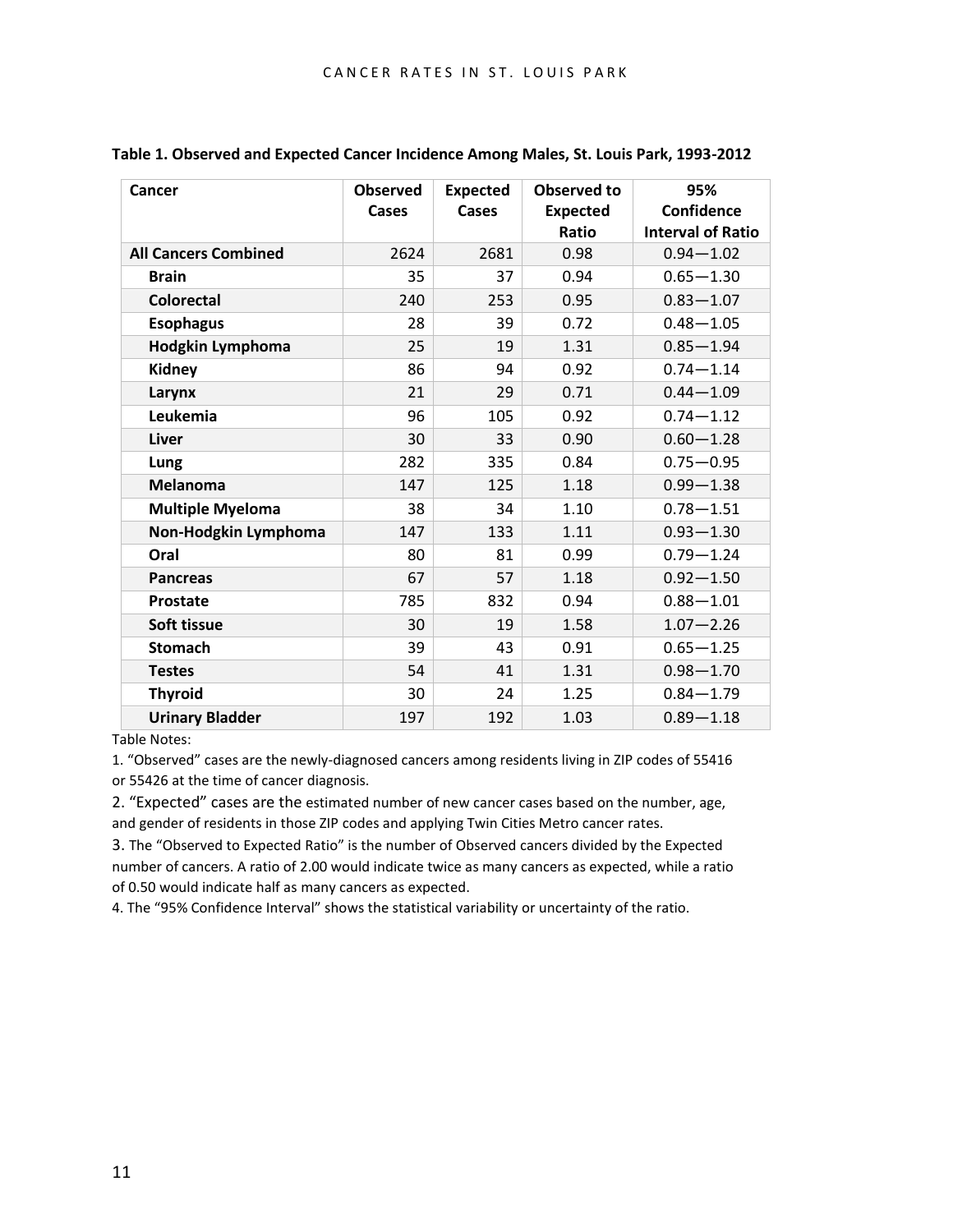| Cancer                      | <b>Observed</b> | <b>Expected</b> | Observed to     | 95%                      |
|-----------------------------|-----------------|-----------------|-----------------|--------------------------|
|                             | Cases           | Cases           | <b>Expected</b> | Confidence               |
|                             |                 |                 | Ratio           | <b>Interval of Ratio</b> |
| <b>All Cancers Combined</b> | 2899            | 2818            | 1.03            | $0.99 - 1.07$            |
| <b>Brain</b>                | 35              | 31              | 1.12            | $0.78 - 1.56$            |
| <b>Breast</b>               | 941             | 872             | 1.08            | $1.01 - 1.15$            |
| <b>Cervix</b>               | 28              | 40              | 0.69            | $0.46 - 1.00$            |
| <b>Colorectal</b>           | 262             | 297             | 0.88            | $0.78 - 1.00$            |
| <b>Esophagus</b>            | 16              | 14              | 1.15            | $0.66 - 1.87$            |
| Hodgkin Lymphoma            | 19              | 16              | 1.17            | $0.71 - 1.83$            |
| <b>Kidney</b>               | 54              | 60              | 0.90            | $0.68 - 1.18$            |
| Larynx                      | 8               | 9               | 0.94            | $0.41 - 1.85$            |
| Leukemia                    | 97              | 82              | 1.18            | $0.95 - 1.44$            |
| Liver                       | 13              | 18              | 0.73            | $0.39 - 1.25$            |
| Lung                        | 334             | 348             | 0.96            | $0.86 - 1.07$            |
| <b>Melanoma</b>             | 117             | 113             | 1.04            | $0.86 - 1.25$            |
| <b>Multiple Myeloma</b>     | 33              | 34              | 0.98            | $0.67 - 1.38$            |
| Non-Hodgkin Lymphoma        | 122             | 126             | 0.96            | $0.80 - 1.15$            |
| Oral                        | 54              | 50              | 1.07            | $0.80 - 1.40$            |
| <b>Ovary</b>                | 98              | 87              | 1.13            | $0.92 - 1.38$            |
| <b>Pancreas</b>             | 76              | 61              | 1.25            | $0.99 - 1.56$            |
| Soft tissue                 | 21              | 18              | 1.20            | $0.74 - 1.83$            |
| <b>Stomach</b>              | 34              | 29              | 1.19            | $0.82 - 1.66$            |
| <b>Thyroid</b>              | 77              | 77              | 1.00            | $0.79 - 1.25$            |
| <b>Urinary Bladder</b>      | 59              | 76              | 0.78            | $0.59 - 1.01$            |
| <b>Uterus</b>               | 180             | 174             | 1.03            | $0.89 - 1.20$            |

**Table 2. Observed and Expected Cancer Incidence Among Females, St. Louis Park, 1993-2012**

Table Notes:

1. "Observed" cases are the newly-diagnosed cancers among residents living in ZIP codes of 55416 or 55426 at the time of cancer diagnosis.

2. "Expected" cases are the estimated number of new cancer cases based on the number, age, and gender of residents in those ZIP codes and applying Twin Cities Metro cancer rates.

3. The "Observed to Expected Ratio" is the number of Observed cancers divided by the Expected number of cancers. A ratio of 2.00 would indicate twice as many cancers as expected, while a ratio of 0.50 would indicate half as many cancers as expected.

4. The "95% Confidence Interval" shows the statistical variability or uncertainty of the ratio.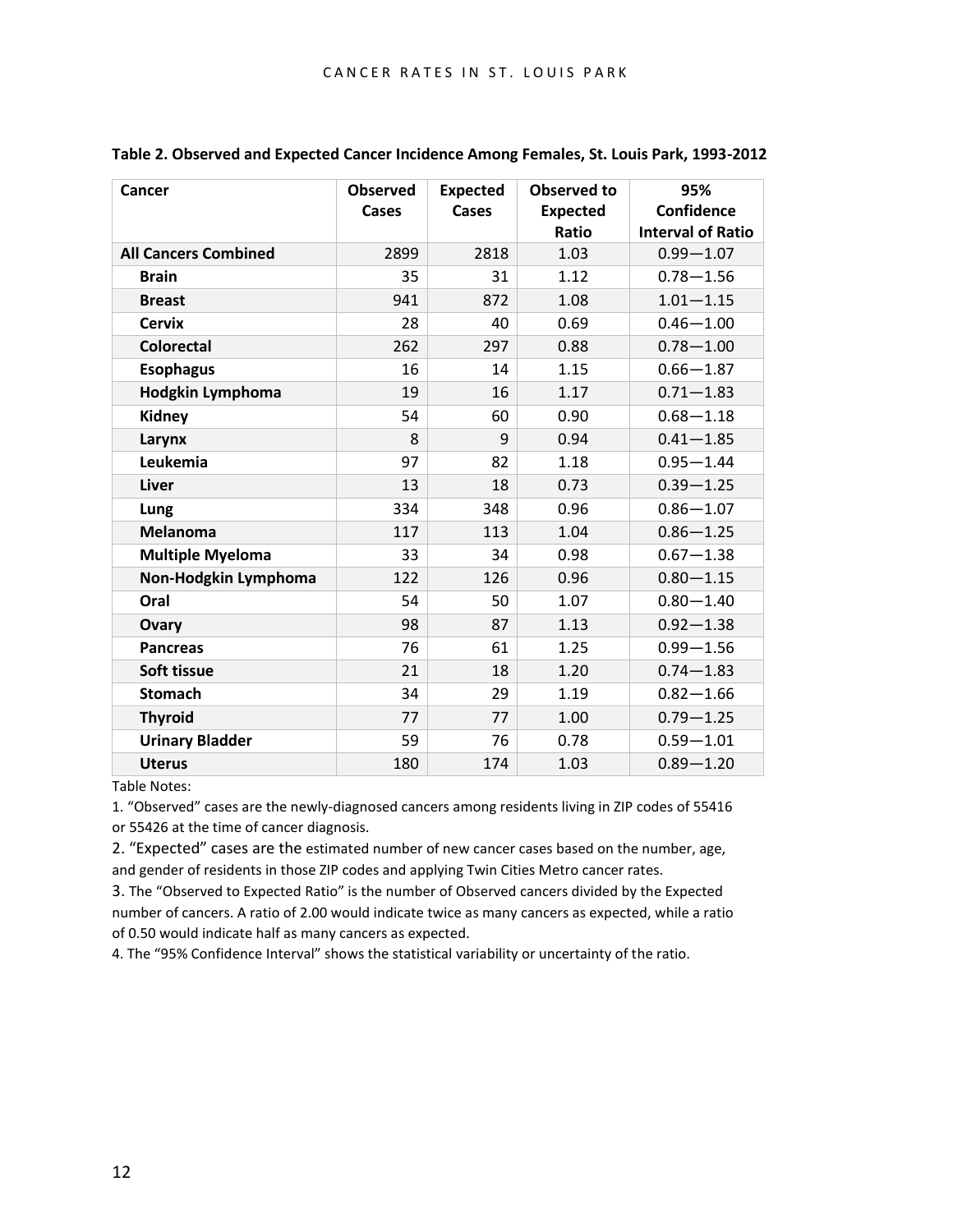

#### **Figure 1. Cancer Rates Among Males, St. Louis Park Compared to Twin Cities Metro, 1993-2012.**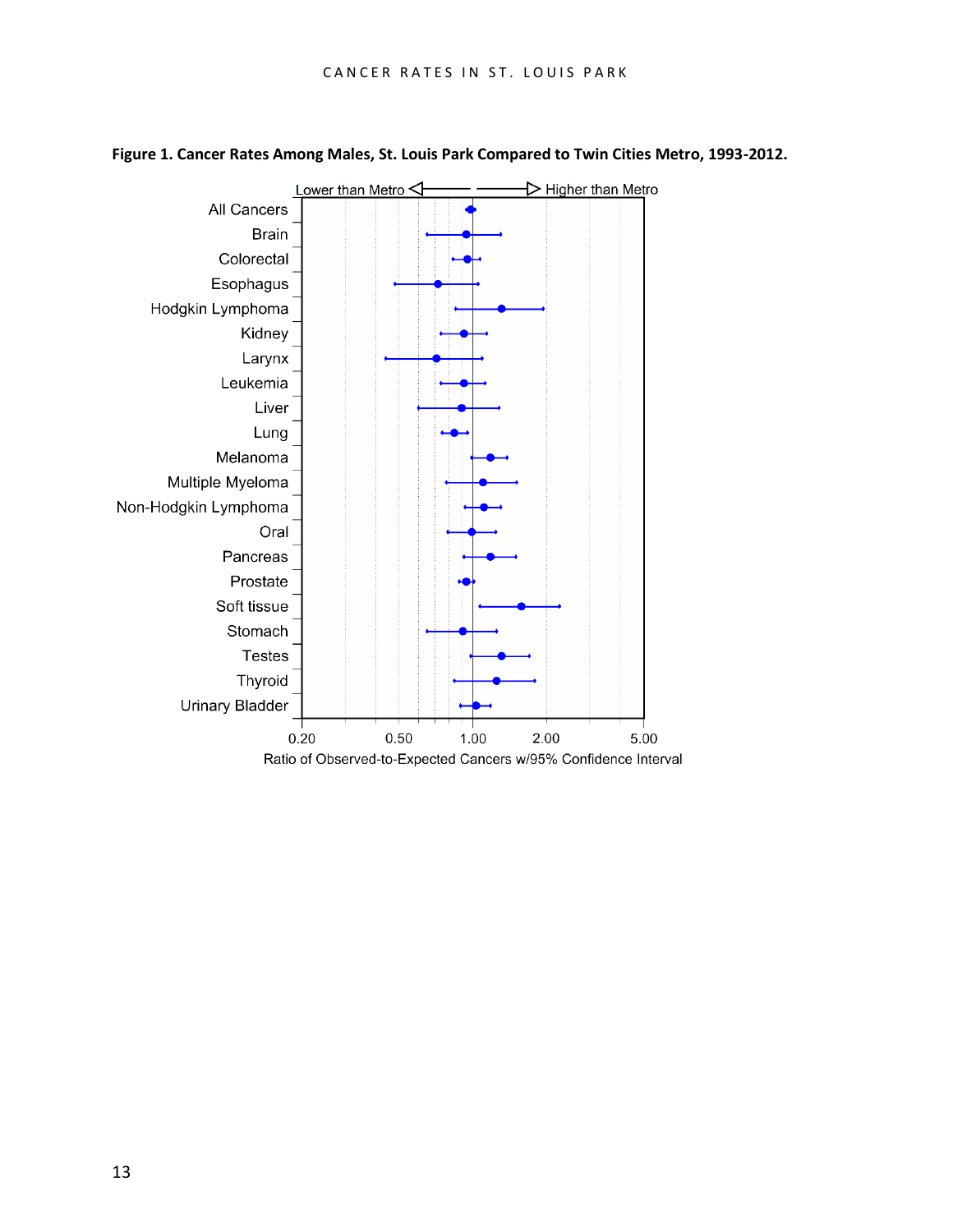

#### **Figure 2. Cancer Rates Among Females, St. Louis Park Compared to Twin Cities Metro, 1993-2012.**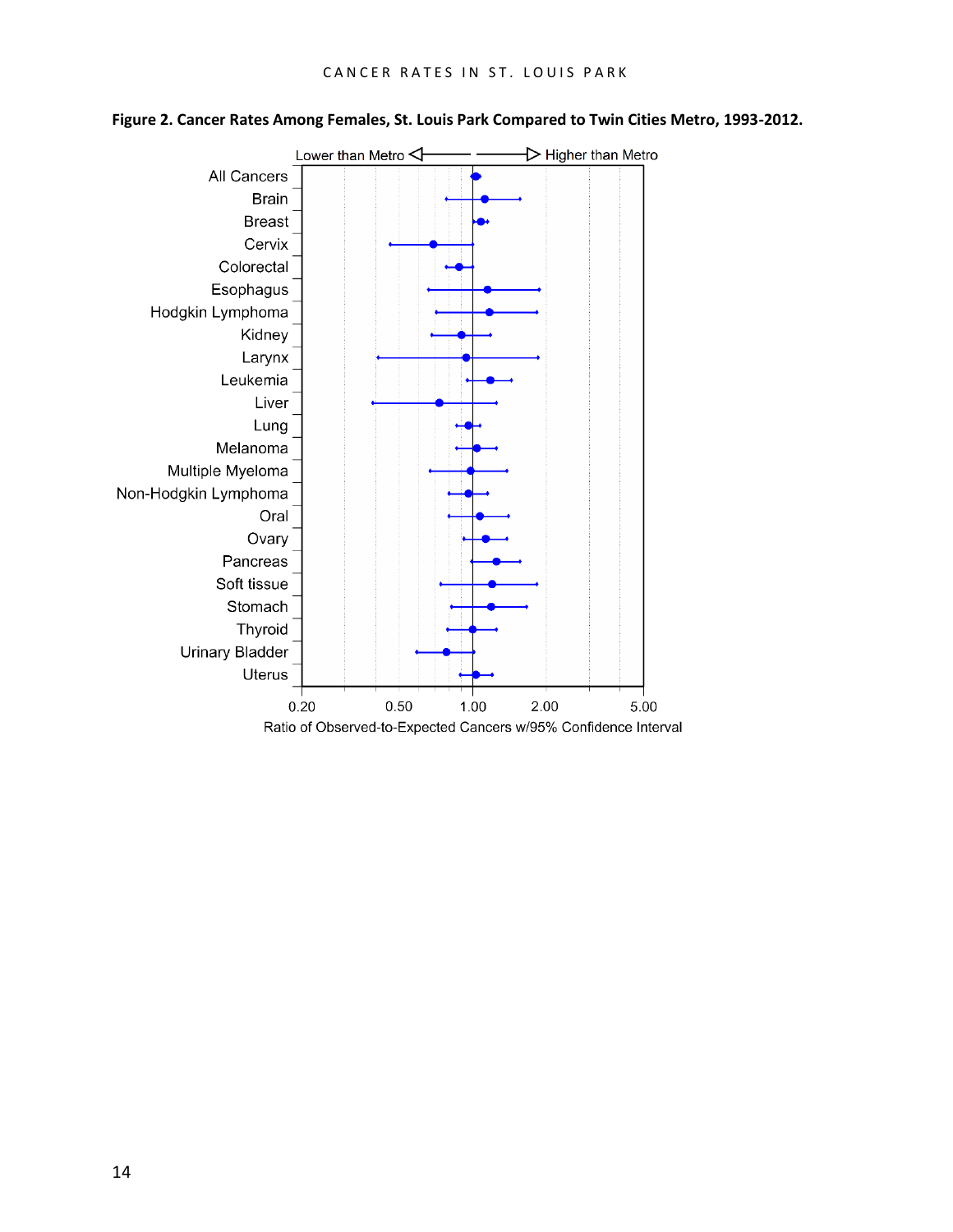#### **Figure 3. Two Estimates of Cancer Mortality Attributable to Various Known Risk Factors in the U.S.**



Source: Harvard Report on Cancer Prevention, 1996.

Source: Colditz and Wei, 2012.

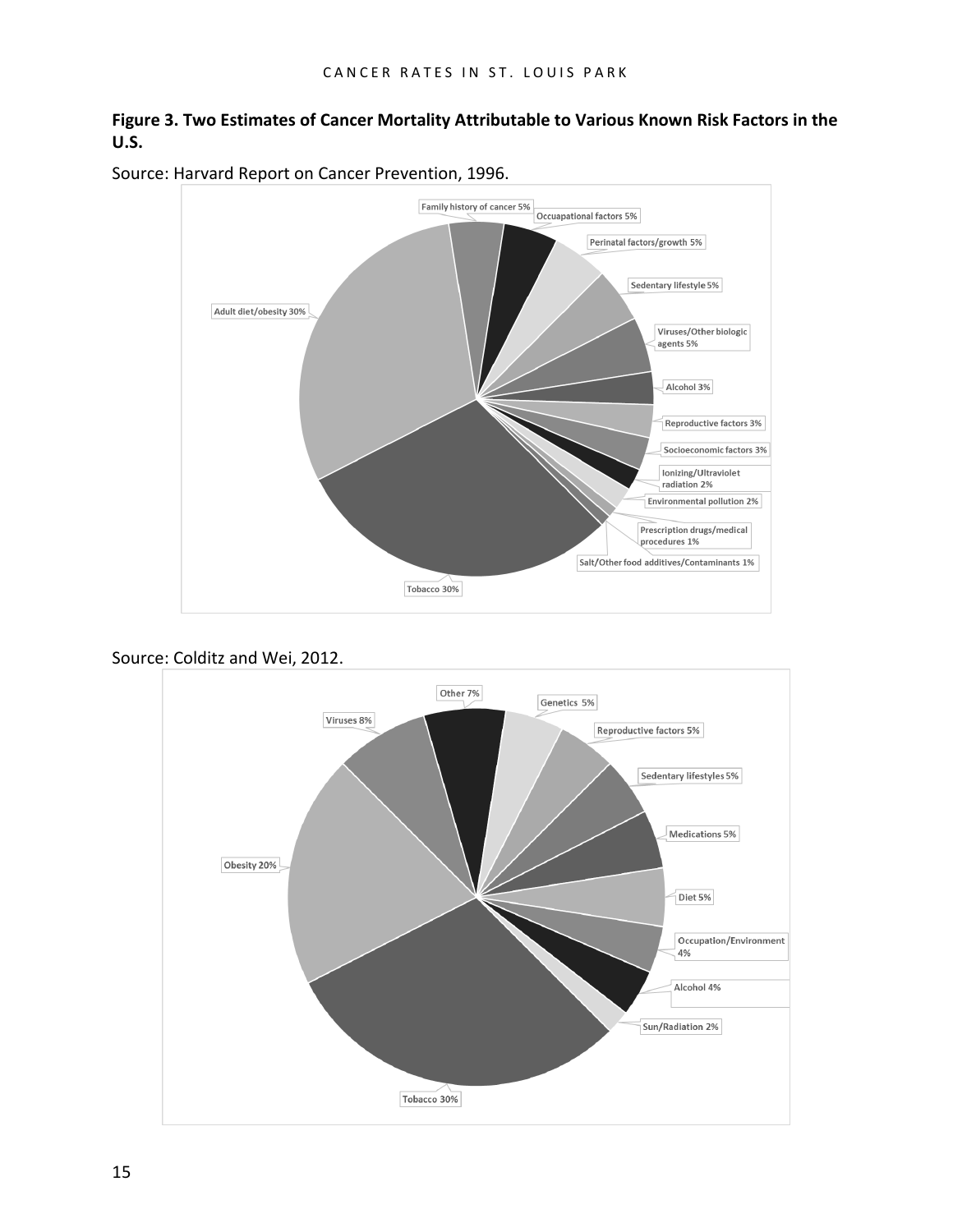### References

- American Cancer Society. 2014. Cancer Treatment & Survivorship. Facts & Figures, 2014-2015. [http://www.cancer.org/acs/groups/content/@research/documents/document/acspc-](http://www.cancer.org/acs/groups/content/@research/documents/document/acspc-042801.pdf)[042801.pdf.](http://www.cancer.org/acs/groups/content/@research/documents/document/acspc-042801.pdf) Accessed 11/20/15.
- American Cancer Society. What are the risk factors for soft tissue sarcomas? [http://www.cancer.org/cancer/sarcoma-adultsofttissuecancer/detailedguide/sarcoma](http://www.cancer.org/cancer/sarcoma-adultsofttissuecancer/detailedguide/sarcoma-adult-soft-tissue-cancer-risk-factors)[adult-soft-tissue-cancer-risk-factors.](http://www.cancer.org/cancer/sarcoma-adultsofttissuecancer/detailedguide/sarcoma-adult-soft-tissue-cancer-risk-factors) Accessed 10/28/15.
- American Cancer Society, What are the risk factors for breast cancer? [http://www.cancer.org/cancer/breastcancer/detailedguide/breast-cancer-risk-factors.](http://www.cancer.org/cancer/breastcancer/detailedguide/breast-cancer-risk-factors) Accessed 10/29/15.
- Bender A, Williams A, Sprafka M, Mandel J, and Straub C. 1988. Usefulness of comprehensive feasibility studies in environmental epidemiology investigations: a case study in Minnesota. *Am J Public Health* 78(3): 287-290.<http://www.ncbi.nlm.nih.gov/pubmed/3341499>
- Burningham Z, Hashibe M, Spector L, Schiffman J. 2012. The epidemiology of sarcoma. Clinical Sarcoma Research 2(1): 14. <http://www.ncbi.nlm.nih.gov/pmc/articles/PMC3564705/>
- Colditz G and Wei B. 2012. Preventability of cancer: the relative contributions of biologic and social and physical environmental determinants of cancer mortality. Annual Review of Public Health 33: 137-156. [http://www.annualreviews.org/doi/abs/10.1146/annurev](http://www.annualreviews.org/doi/abs/10.1146/annurev-publhealth-031811-124627)[publhealth-031811-124627](http://www.annualreviews.org/doi/abs/10.1146/annurev-publhealth-031811-124627)
- Dean A, Imrey H, Dusich K, and Hall W. 1988. Adjusting morbidity ratios in two communities using risk factor prevalence in cases. Am J Epidemiol 127(3):654-6. <http://www.ncbi.nlm.nih.gov/pubmed/3341365>
- Dusich K, Sigurdson E, Hall W, Dean A. 1980. Cancer rates in a community exposed to low levels of creosote components in municipal water. Minnesota Medicine 63(11): 803-806.
- EPA Reilly Tar Website. [http://www3.epa.gov/region5/cleanup/reillytarmn/.](http://www3.epa.gov/region5/cleanup/reillytarmn/) Accessed 10/28/15.
- Harvard Report on Cancer Prevention, Vol. I: Causes of Human Cancer. 1996. Cancer Causes and Control Vol. 7, Supplement 1, November 1996.
- Howlader N, Noone AM, Krapcho M, Garshell J, Miller D, Altekruse SF, Kosary CL, Yu M, Ruhl J, Tatalovich Z, Mariotto A, Lewis DR, Chen HS, Feuer EJ, Cronin KA (eds). SEER Cancer Statistics Review, 1975-2012, National Cancer Institute. Bethesda, MD, [http://seer.cancer.gov/csr/1975\\_2012/,](http://seer.cancer.gov/csr/1975_2012/) based on November 2014 SEER data submission, posted to the SEER web site, April 2015
- IARC. 1973. Some Polycyclic Aromatic Hydrocarbons and Heterocyclic Compounds. IARC Monographs on the Evaluation of Carcinogenic Risk of Chemicals to Humans, vol. 3. Lyon, France: International Agency for Research on Cancer. 271 pp.